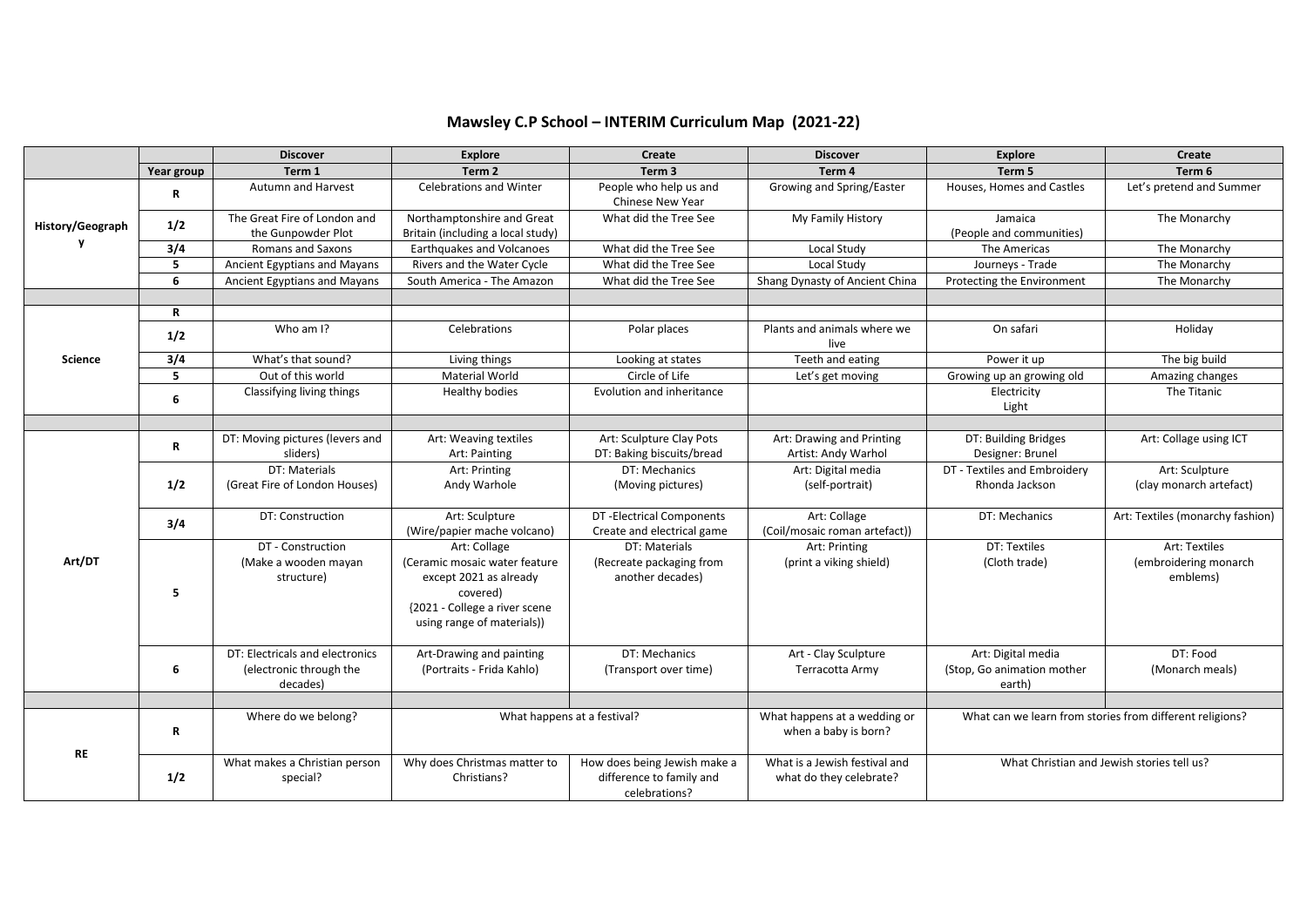|              |             | What is important for Muslims?    | What kind of world did Jesus      | How and why do Jews, Muslims   | How do people express their                                      | Why should we give peace a chance? |                                                  |
|--------------|-------------|-----------------------------------|-----------------------------------|--------------------------------|------------------------------------------------------------------|------------------------------------|--------------------------------------------------|
|              | 3/4         |                                   | want?                             | and Christians pray?           | spiritual ideas through the arts?                                |                                    |                                                  |
|              |             |                                   | (Christianity in Action)          |                                |                                                                  |                                    |                                                  |
|              |             | What does it mean to be a         | How does Bar/Bat Mitzvah          |                                | What can we learn from reflecting on Christian, Muslim, Buddhist | What do Christians learn from      | How do other religions believe                   |
|              | 5           | person of faith today?            | affect the life of a Jewish child |                                | and Sikh wisdom?                                                 | the creation story?                | the world was created and why                    |
|              |             | Religions in our community.       | and their family?                 |                                |                                                                  |                                    | should I care about it today?                    |
|              |             | What happens when we die?         | Sikhs in Britain                  | What does it mean to be a      | What difference does the                                         | What do Christians believe         | What does it mean to be a                        |
|              | 6           |                                   |                                   | Buddhist?                      | resurrection make for                                            | about God?                         | Hindu in Britain today?                          |
|              |             |                                   |                                   |                                | Christians?                                                      |                                    |                                                  |
|              |             |                                   |                                   |                                |                                                                  |                                    |                                                  |
|              | $\mathbf R$ | Tuned and un tuned<br>instruments | Songs, chants and rhymes          | Songs, chants and rhymes       | Listening and understanding<br>music                             | Listening and understanding        | Experiment, create, select and<br>combine sounds |
|              |             | Tuned and un tuned instruments    | Songs, chants and rhymes          | Songs, chants and rhymes       | Listening and understanding                                      | Listening and understanding        | Experiment, create, select and                   |
|              |             | Great Fire of London              | Christmas Performance             | <b>Basic Body Percussion -</b> | music                                                            | music                              | combine sounds                                   |
|              | 1/2         |                                   |                                   | YoLanda                        | Composer: Lark Ascending -                                       | Reggae Music                       | Music of 2010s and 2020+                         |
|              |             |                                   |                                   |                                | Vaughan Williams (link with                                      |                                    |                                                  |
|              |             |                                   |                                   |                                | science - pets)                                                  |                                    |                                                  |
|              |             | Staff and musical notations       | History of Music                  | Appreciate and understand      | Improvise and compose                                            | Listen and Recall                  | Play and perform                                 |
| <b>Music</b> | 3/4         | <b>Roman Music</b>                | Stravinsky - Firebird             | music                          | Anna Meredith - Connect It                                       | Bernstein - West Side Story        | Music of the the 1990s and                       |
|              |             |                                   |                                   | John Adams - Short ride in a   | (Body Percussion)                                                |                                    | 2000s                                            |
|              |             |                                   |                                   | fast machine                   |                                                                  |                                    |                                                  |
|              | 5           | Staff and musical notations       | History of Music                  | Appreciate and understand      | Listen and Recall                                                | Improvise and compose              | Play and perform                                 |
|              |             | Mayan Music                       | Handel - Zadok the Priest         | music                          | Ride of the Valkyries                                            | Grieg - In the Hall of the         | Music of the 1970s and 1980s                     |
|              |             |                                   |                                   | Beethoven - Symphony No 5      |                                                                  | <b>Mountain King</b>               |                                                  |
|              | 6           | Staff and musical notations       | Listen and Recall                 | Appreciate and understand      | Staff and musical notations                                      | <b>History of Music</b>            | Play and perform                                 |
|              |             | Mayan Music                       | Samba drumming                    | music                          | Traditional Chinese and                                          | Mussorgsky - A Night on Bare       | Music of the 1950s and 1960s                     |
|              |             |                                   |                                   | <b>Film Music</b>              | Japanese Music                                                   | Mountain                           |                                                  |
|              |             | Real PE (outdoors)                | Real PE (outdoors)                | Real PE (outdoors)             | Real PE (outdoors)                                               | Real PE (outdoors)                 | Real PE (outdoors)                               |
|              | ${\bf R}$   |                                   |                                   |                                |                                                                  |                                    |                                                  |
|              |             | Real Gym (indoors)                | Real Gym (indoors)                | Real Dance (indoors)           | Real Gym (indoors)                                               | Athletics (outdoors)               | Real Gym (indoors)                               |
|              |             |                                   |                                   |                                |                                                                  |                                    |                                                  |
|              |             |                                   |                                   |                                |                                                                  |                                    |                                                  |
|              |             | Real PE (outdoors)                | Real PE (outdoors)                | Real PE (outdoors)             | Real PE (outdoors)                                               | Real PE (outdoors)                 | Real PE (outdoors)                               |
|              |             |                                   |                                   |                                |                                                                  |                                    |                                                  |
| PE           | 1/2         | Real Gym (indoors)                | Real Gym (indoors)                | Real Dance (indoors)           | Real Gym (indoors)                                               | Real Gym (indoors)                 | Real Gym (indoors)                               |
|              |             |                                   |                                   |                                |                                                                  |                                    |                                                  |
|              |             |                                   |                                   |                                |                                                                  | Athletics (outdoors)               | Tri Golf (outdoors)                              |
|              | 3/4         | Real PE - hall/outdoors           | Real PE - outdoor                 | Real PE                        | Real PE - outdoors                                               | Real PE - hall                     | Real PE - hall/outdoors                          |
|              |             | Hockey (7 and 8) - MUGA           | Gymnastics (7 and 8) - hall       | Swimming                       | Gymnastics (6) - hall                                            | Rounders (7 and 8) - field         | Athletics - outdoors                             |
|              |             | Rounders (6) - Field              | Tag Rugby (6) - outdoors          |                                | Tag Rugby (7 and 8) - outdoors                                   | Hockey (6) - MUGA                  |                                                  |
|              | 5           | Real PE                           | Real PE                           | Real PE                        | Real PE                                                          | Real PE                            | Real PE                                          |
|              |             | (outdoor)                         | (outdoors)                        | (indoor)                       | (indoor)                                                         | (indoor)                           | (outdoor)                                        |
|              |             | Hockey                            | Dance                             | Swimming/Football              | Tag Rugby                                                        | OAA                                | Athletics                                        |
|              | 6           | Real PE                           | Real PE                           | Real PE                        | Real PE                                                          | Real PE                            | Real PE                                          |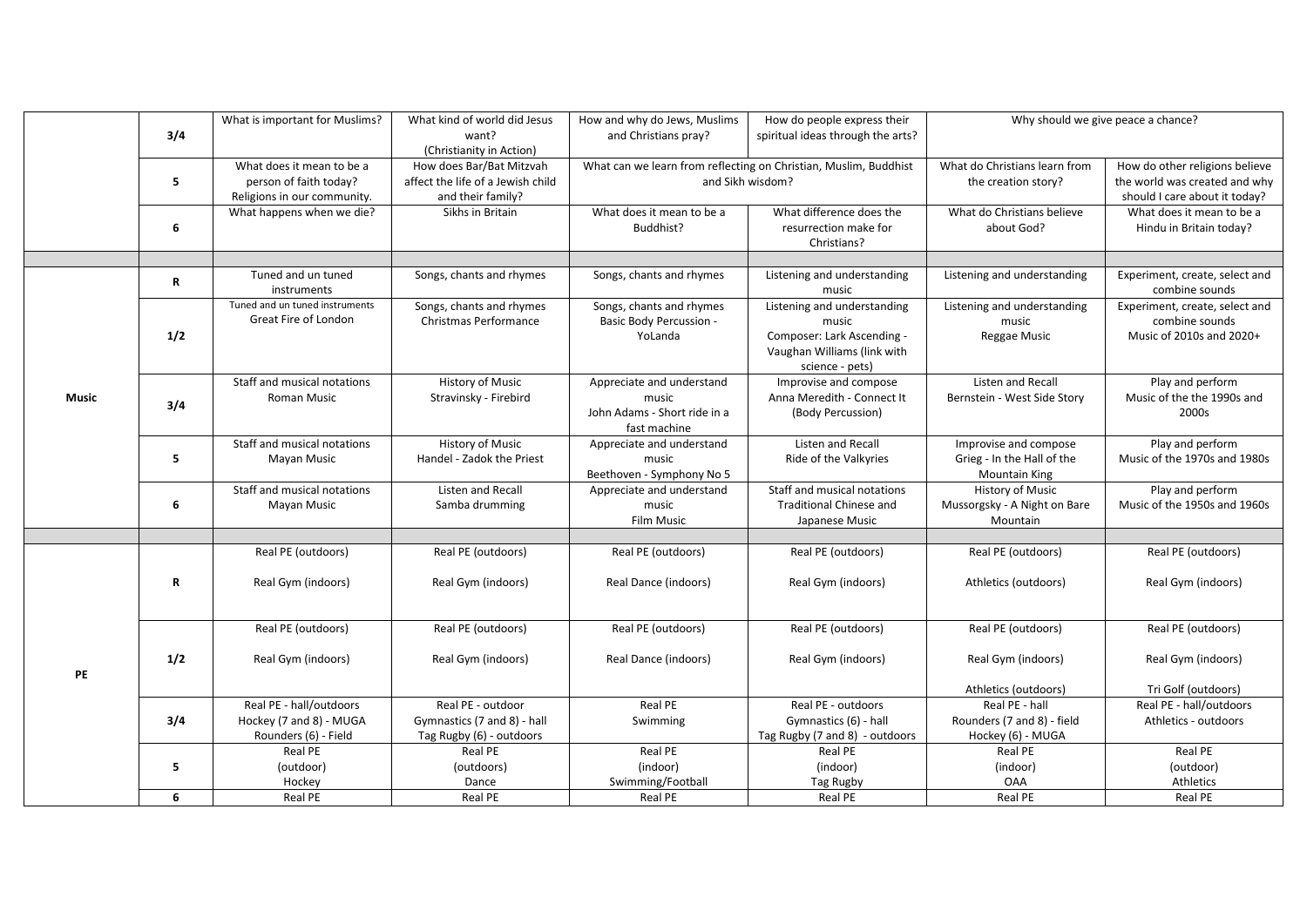|                                   |                  | (outdoor)                                                                                                                | (indoor)                                           | (indoor)                                                        | (indoor)                                                   | (indoor)                                                      | (outdoor)                                    |  |  |
|-----------------------------------|------------------|--------------------------------------------------------------------------------------------------------------------------|----------------------------------------------------|-----------------------------------------------------------------|------------------------------------------------------------|---------------------------------------------------------------|----------------------------------------------|--|--|
|                                   |                  | Basketball                                                                                                               | Gymnastics                                         | Tri Golf                                                        | Tennis                                                     | Rounders/Cricket                                              | Athletics                                    |  |  |
|                                   |                  |                                                                                                                          |                                                    |                                                                 |                                                            |                                                               |                                              |  |  |
|                                   | R                | Beebots, Ipads, Paint, Photography, Videos, Interactive whiteboard, 'Pretend' technologies for role play                 |                                                    |                                                                 |                                                            |                                                               |                                              |  |  |
| Computing                         | 1/2              | Coding - We are astronauts 2.1                                                                                           | Coding - We are games testers<br>2.2               | Tech - We are digital artists 1.3                               | Communicating - We are safe<br>researchers 2.4             | Tech sound - We are rhythmic<br>1.5                           | Tech Data - We are detectives<br>1.6         |  |  |
|                                   | 3/4              | Coding - We are games testers<br>2.2                                                                                     | Coding - We are big fixers 3.2                     | Tech sound - We are musicians<br>4.3                            | Tech vid - We are who we are<br>3.4                        | Tech visual - We are artists 4.5                              | Data - We are opinion pollsters<br>3.6       |  |  |
|                                   | 5                | Coding - We are game<br>developers 5.1                                                                                   | Coding - We are cryptographers<br>5.2              | Tech - We are architects 5.3                                    | Communication - We are web<br>developers 5.4               | Tech - We are adventure<br>gamers 5.5                         | Tech visual - We VR designers<br>5.6         |  |  |
|                                   | 6                | Coding - We are toy makers 6.1                                                                                           | Coding - We are computational<br>thinkers 6.2      | Communication - We are<br>publishers 6.3                        | Communication - We are<br>connected 6.4                    | Communication/Visual - We are<br>advertisers 6.5              | Data - We are AI developers 66               |  |  |
|                                   |                  |                                                                                                                          |                                                    |                                                                 |                                                            |                                                               |                                              |  |  |
| <b>Modern Foreign</b><br>Language | 3/4              | Salutations<br>1 cultural lesson - What is<br>French culture like?                                                       | Shapes<br>1 cultural lesson - Christmas            | Clothes<br>1 cultural lesson - Where is<br>France?              | Animals<br>1 cultural lesson - French cafe<br>music        | The Romans<br>1 cultural lesson - Artist-<br>Cezanne          | Ice creams                                   |  |  |
|                                   | 5 <sup>1</sup>   | Revisit core vocabulary,<br>colours, numbers, months, days<br>of the week, salutations<br>French cultural lesson 1 and 2 | Presenting myself<br>1 cultural lesson - Christmas | In class<br>1 cultural lesson - Paris and the<br>sights         | My home<br>1 cultural lesson - French<br>classical music   | Do you have a pet?<br>1 cultural lesson - Artist-Seurat       | At the cafe                                  |  |  |
|                                   | 6                | Revisit core vocabulary<br>La phonetiques, classroom<br>commands<br>French cultural lessons 1 and 2                      | My family<br>1 cultural lesson - Christmas         | At school and opinions<br>1 cultural lesson - Tour de<br>France | Me in the World<br>1 cultural lesson - French Rap<br>Music | Habitats<br>1 cultural lesson - Artist-Claude<br><b>Monet</b> | Healthy lifestyles                           |  |  |
|                                   |                  |                                                                                                                          |                                                    |                                                                 |                                                            |                                                               |                                              |  |  |
|                                   | 1/2              | Resilience<br>Character education                                                                                        | Resilience<br>Christmas performance                | What did the tree see?                                          | Performance poetry                                         | Queen's Platinum Jubilee                                      | <b>Arts Festival</b>                         |  |  |
| <b>Brainboost</b>                 | 3/4              | Resilience - Study Skills<br>Graduate Programme                                                                          | Resilience<br>Character education                  | What did the tree see?                                          | Performance poetry                                         | Queen's Platinum Jubilee                                      | Arts Festival                                |  |  |
|                                   | 5                | Resilience<br>Go Curiosity                                                                                               |                                                    | What did the tree see?                                          | Performance poetry                                         | Queen's Platinum Jubilee                                      | <b>Arts Festival</b>                         |  |  |
|                                   | 6                | Resilience<br>Go Curiosity                                                                                               |                                                    | What did the tree see?                                          | Performance poetry                                         | Queen's Platinum Jubilee                                      | <b>Arts Festival</b>                         |  |  |
|                                   |                  |                                                                                                                          |                                                    |                                                                 |                                                            |                                                               |                                              |  |  |
|                                   | R                | Keep me safe                                                                                                             | Keep me safe                                       | Keep me happy                                                   | Keep me happy                                              | Keep me healthy                                               | Keep me healthy                              |  |  |
|                                   | 1/2              | Keep me safe                                                                                                             | Keep me safe                                       | Keep me happy                                                   | Keep me happy                                              | Keep me healthy                                               | Keep me healthy                              |  |  |
|                                   |                  | <b>Protective Behaviours</b>                                                                                             | Safe relationships                                 | Mental health                                                   | Respectful relationships                                   | Physical health                                               | Physical Fitness and Diet                    |  |  |
| <b>PSHE</b>                       | $\overline{3/4}$ | Keep me safe<br><b>Protective Behaviours</b>                                                                             | Keep me safe<br>Safe relationships                 | Keep me happy<br>Mental health                                  | Keep me happy<br>Respectful relationships                  | Keep me healthy<br>Physical health including<br>puberty       | Keep me healthy<br>Physical Fitness and Diet |  |  |
|                                   | 5                | Keep me safe<br><b>Protective Behaviours</b>                                                                             | Keep me safe<br>Safe relationships                 | Keep me happy<br>Mental health                                  | Keep me happy<br>Respectful relationships                  | Keep me healthy<br>Physical health including<br>puberty       | Keep me healthy<br>Physical Fitness and Diet |  |  |